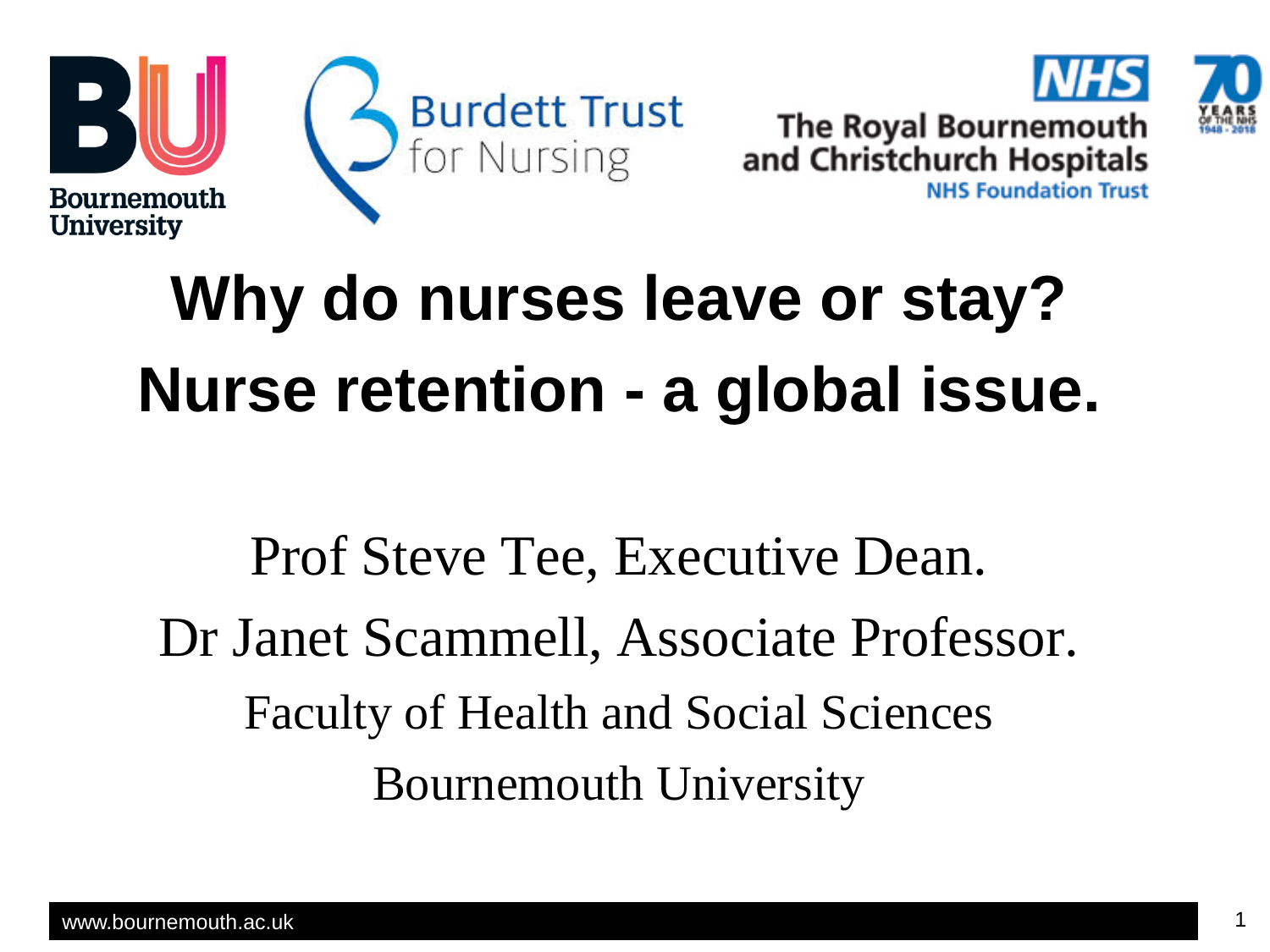

# **County of Dorset**









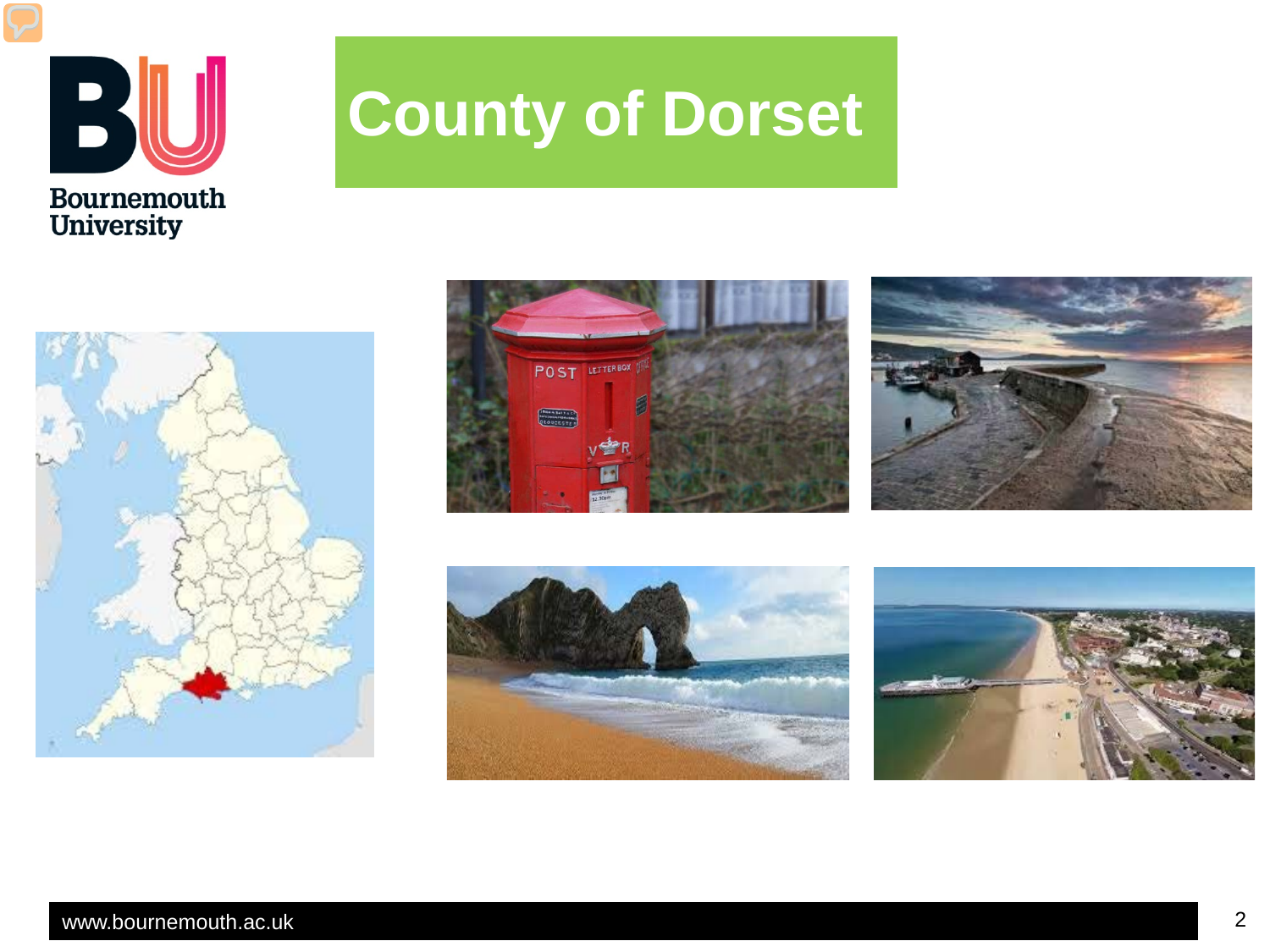

# Overview of presentation

- Global factors impacting on nurse retention; relevance to education providers
- Why do nurses leave the profession?
- Burdett funded project: Exploring a universal, evidence-based model for improving nurse retention: TRACS
- Next steps
- Transferability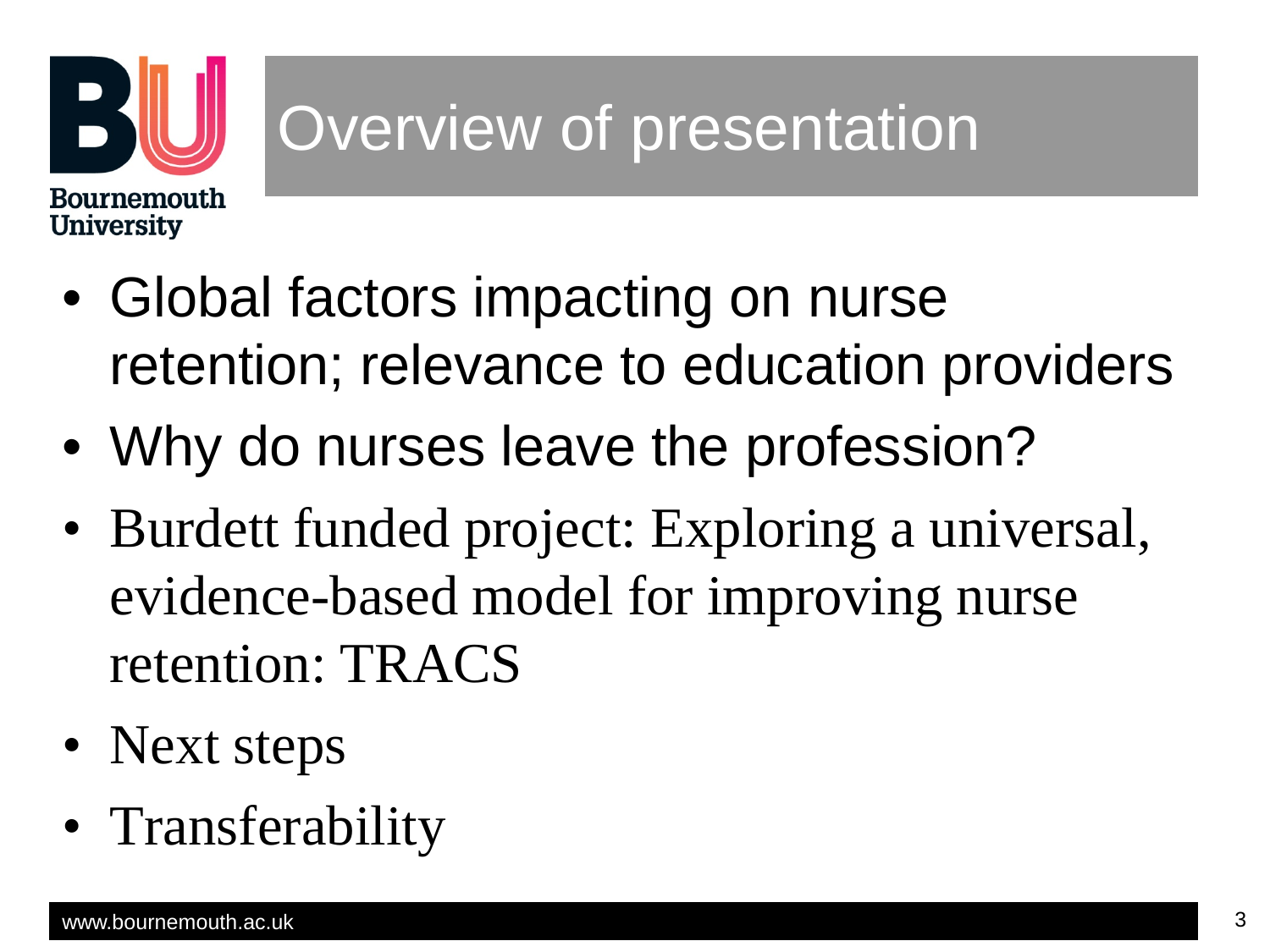







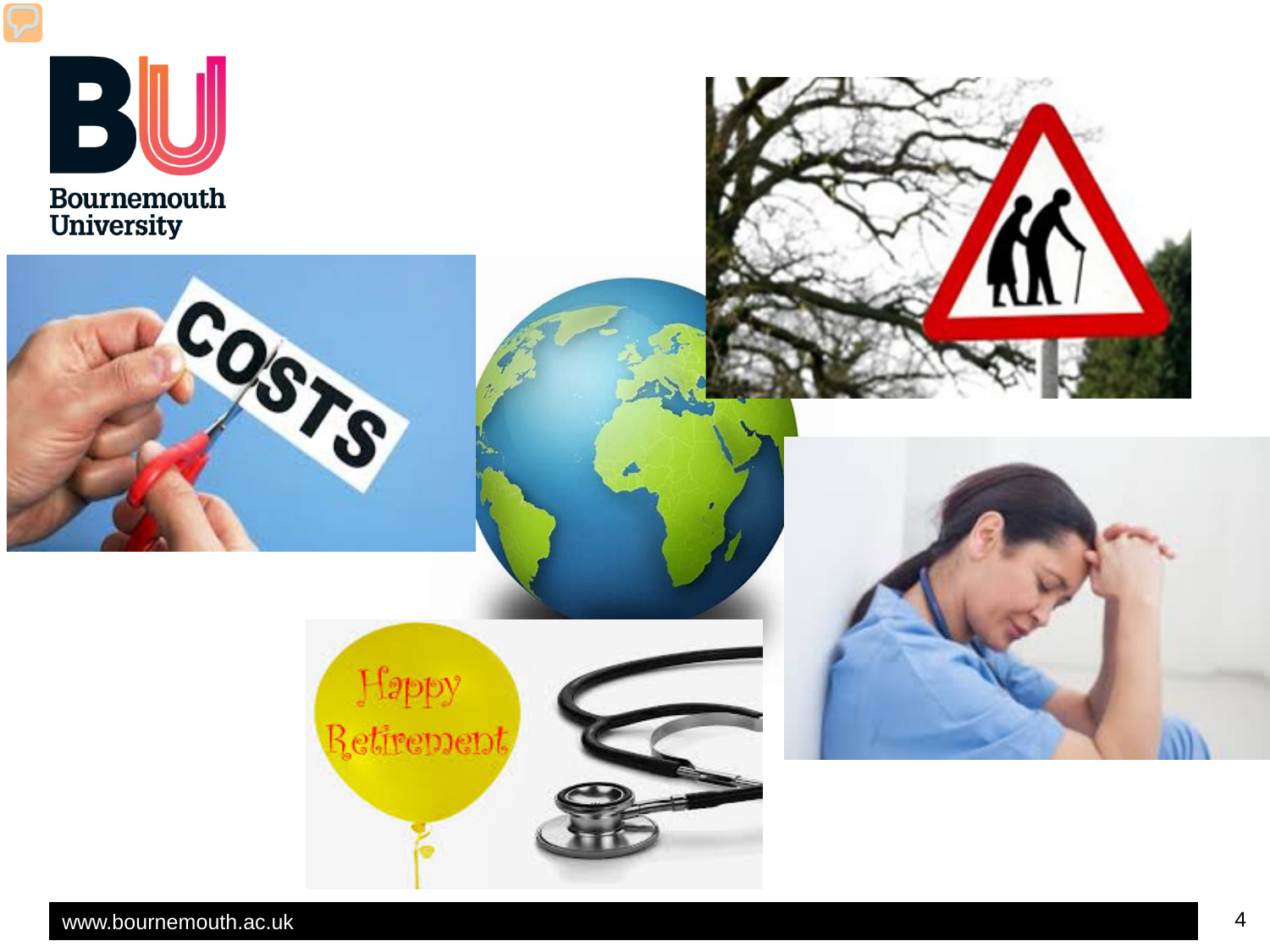

# Why is the relevant for education providers?

### **1. Reputation**

- **2. Impact** on next generation of nurses and academics
- 3. Universities and Service Providers supporting **career development**
- 4. Need for **joint solutions**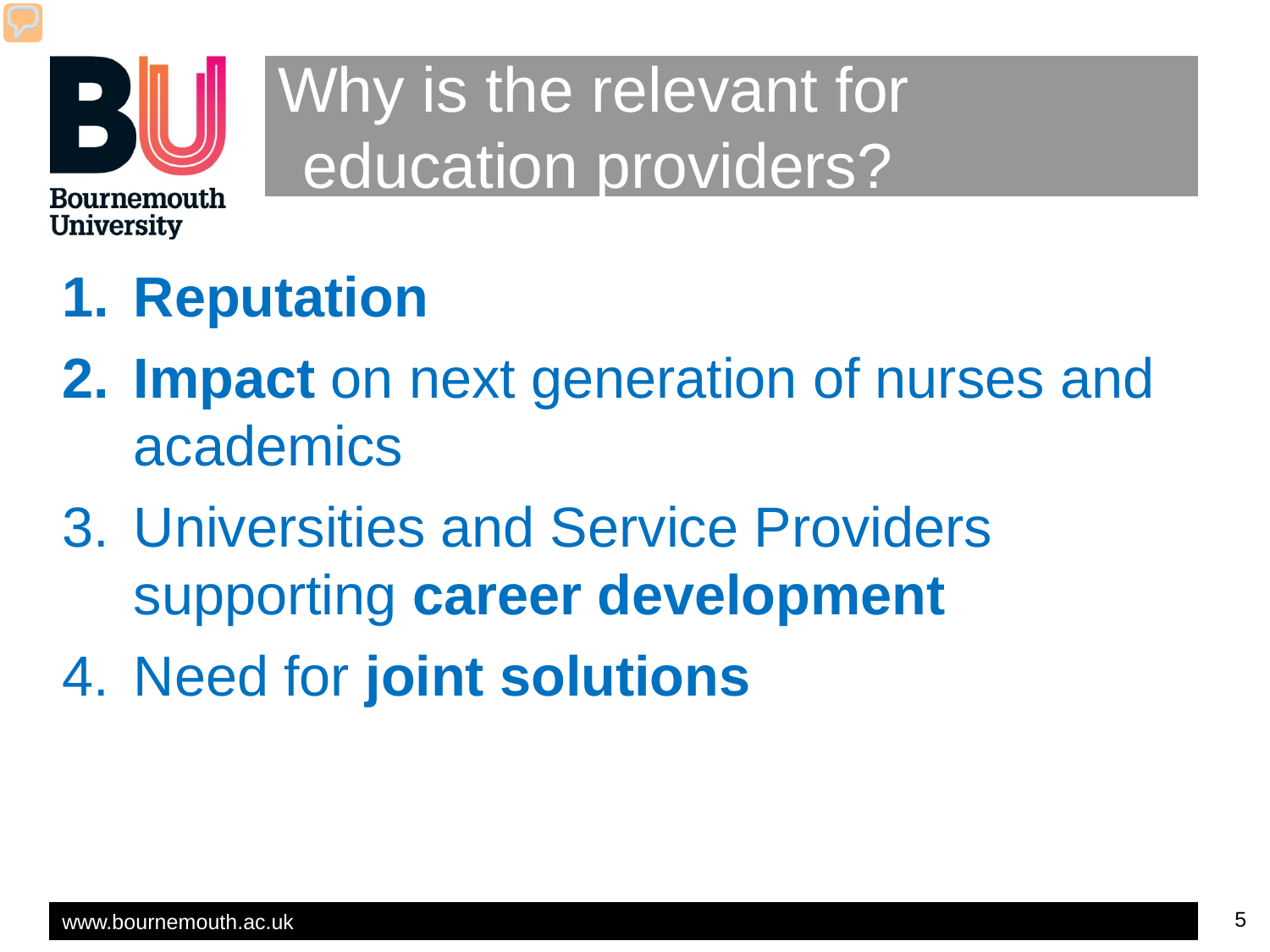

## UK Context

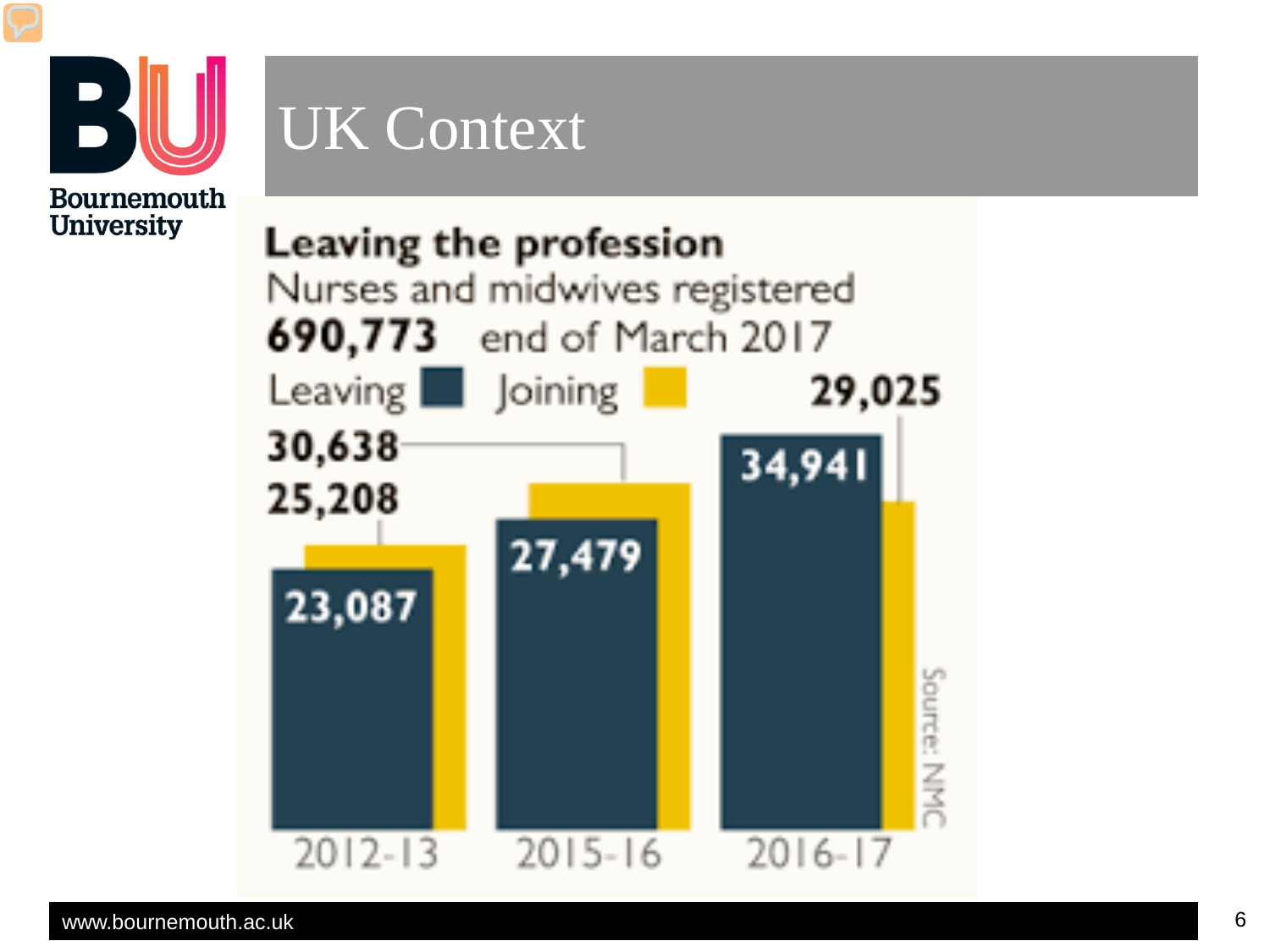

#### Applicants & acceptances for nursing courses in the UK



Source: UCAS 2017 End of Cycle Report

**© 2017**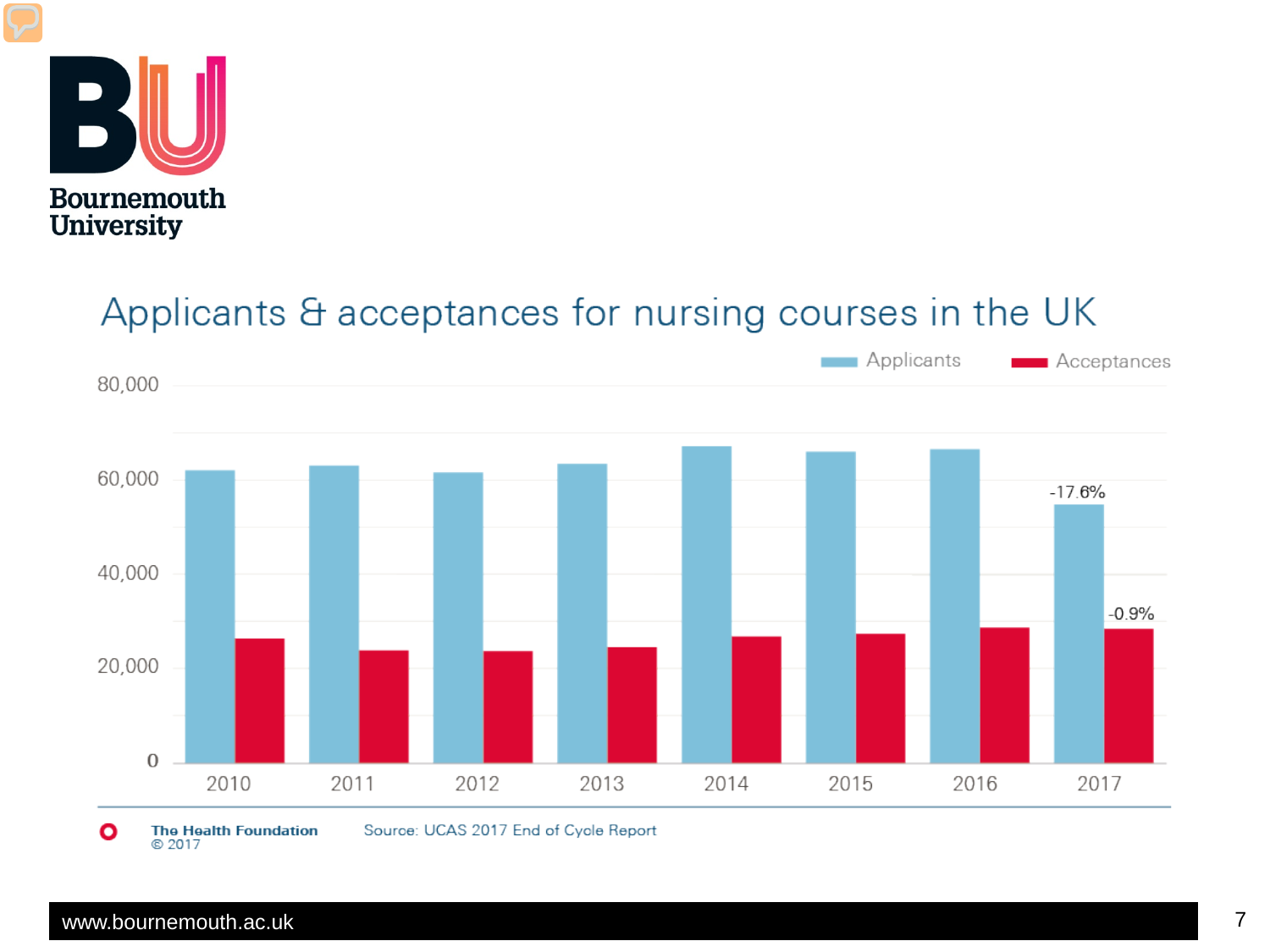

## Why do nurses leave the profession?



- The RN4Cast European Study
- **42% of nurses** in England suffering burnout, the highest level by country
- Burnout is associated with certain care settings including working with older people
- **Leadership styles** based on *relationships* as opposed to *task*  were associated with job satisfaction and increased retention
- Poor nursing leadership was linked with *staff stress/low resilience*.
- Key factors in intention to stay Engagement and Burnout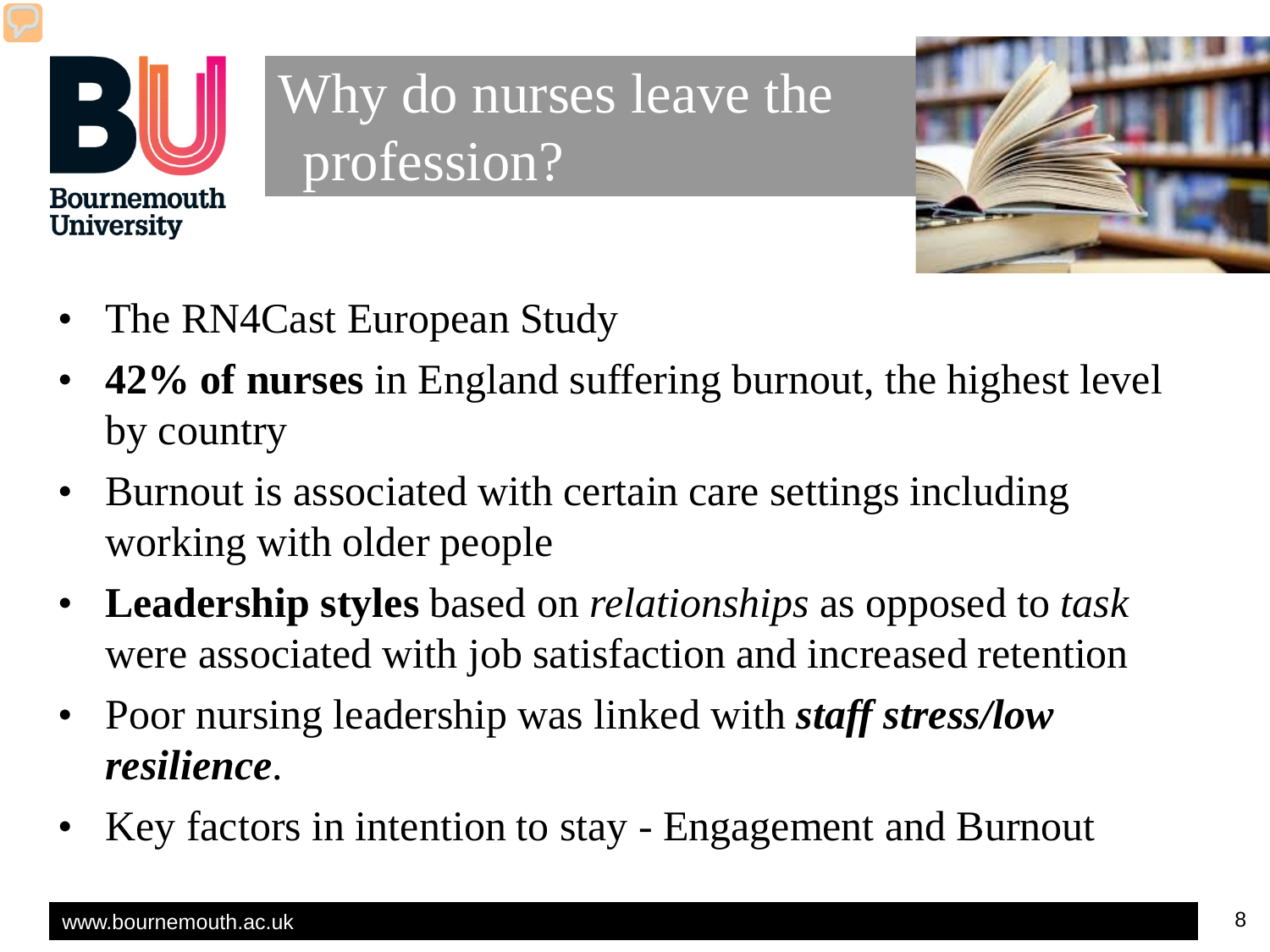

#### Why do nurses leave the profession, other than retirement?

**Working conditions** 44% (eg. staffing levels, workload) A change in personal 28% **circumstances** (eq. ill-health, child care responsibilities) **Disillusionment with**  $27<sup>9</sup>$ the quality of care provided to patients **Concerns about being** 26% able to meet revalidation **requirements** Leaving 18% the UK Poor pay and 16% benefits Source: The NMC survey of people who

had left the register between June 2016 and May 2017. Total number of respondent: 4,544 Of these, 2,240 did not cite retirement as a reason for leaving. For this group, these are the top reasons for leaving.

Nurses who left the profession but then decided to return:

> **Top reason for** initially leaving:

#### **Lack of flexibility**

Other reasons:

**Ongoing education and** training opportunities

Pay

**Pressure of work** 



**Source: Health Education** England – oral evidence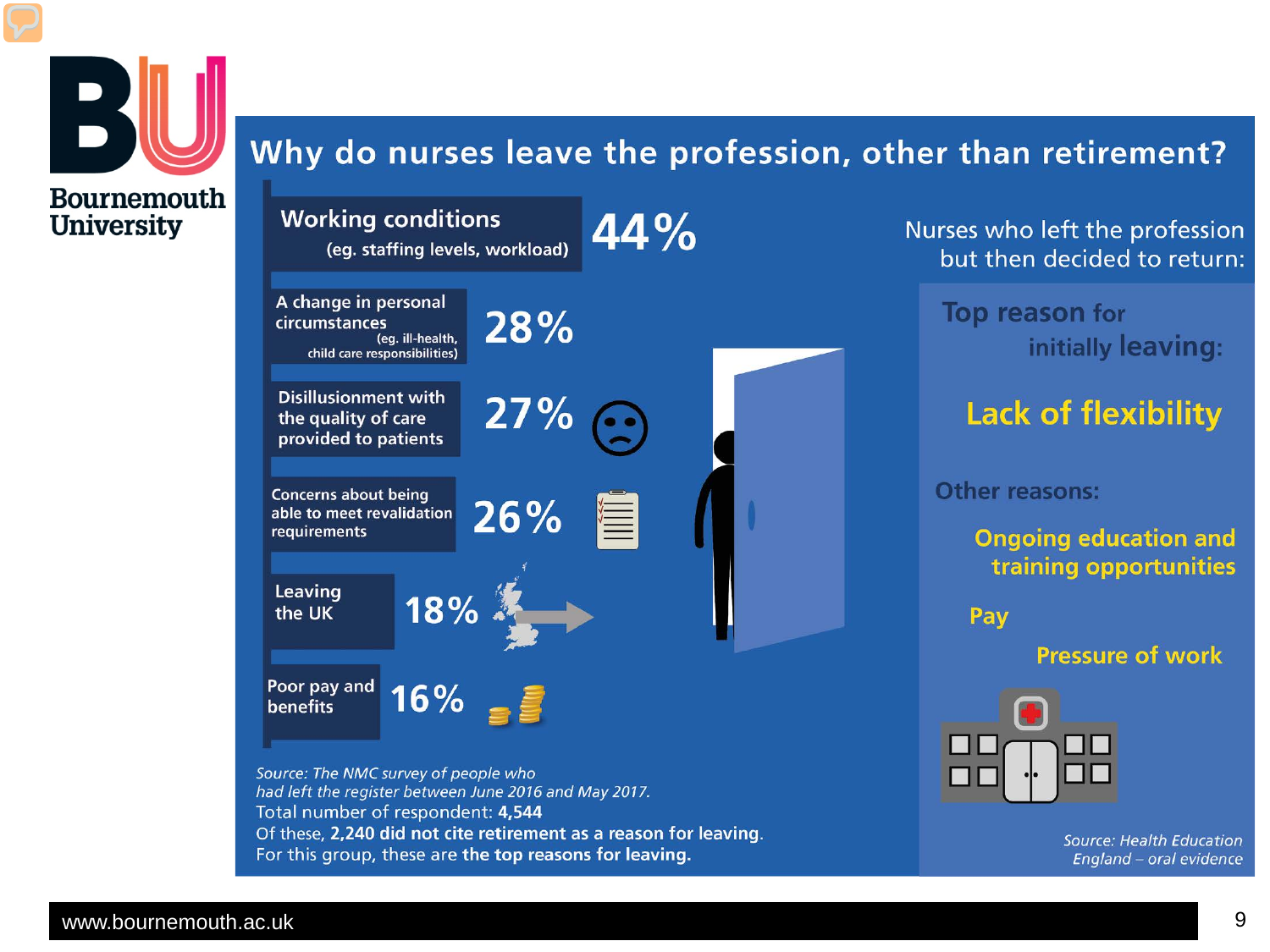

### Case study



- RBCH NHS Trust
	- Serves urban and rural population of 550,000
	- South of England: tourism key industry
	- High % of older people
	- 10% RN standing vacancy
	- Older Person's medicine directorate (OPM) highest staff turnover (11.72%)
- Staff survey data
	- Low participation rate OPM nurses
	- Absentee (sickness), monthly staff turnover, % of vacant posts higher in OPM
	- Key issues: resources, valuing work, appraisals, communication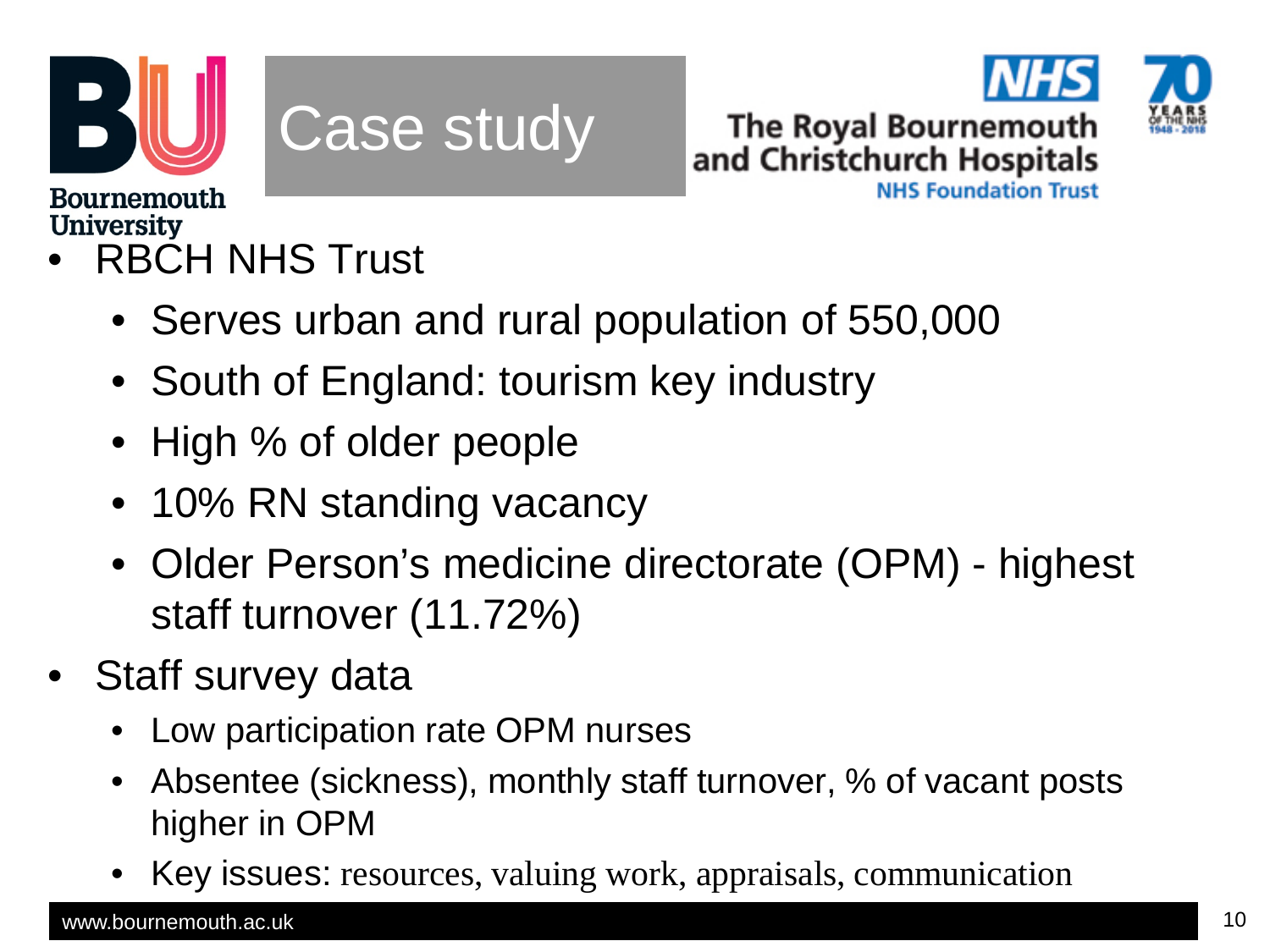

## TRACS study

- Aim: to investigate whether retention of registered nursing staff in one hospital can be improved through the development and implementation of an evidence-based retention model (TRACS).
- Collaborative 'bottom-up' approach designed to engender staff empowerment in the process
- Joint project Bournemouth University Faculty of Health and Social Sciences (FHSS) and the Royal Bournemouth and Christchurch NHS Foundation (RBCH) Trust.
- Funded by Grant from the Burdett Trust for Nursing; project timescale June 2017- May 2019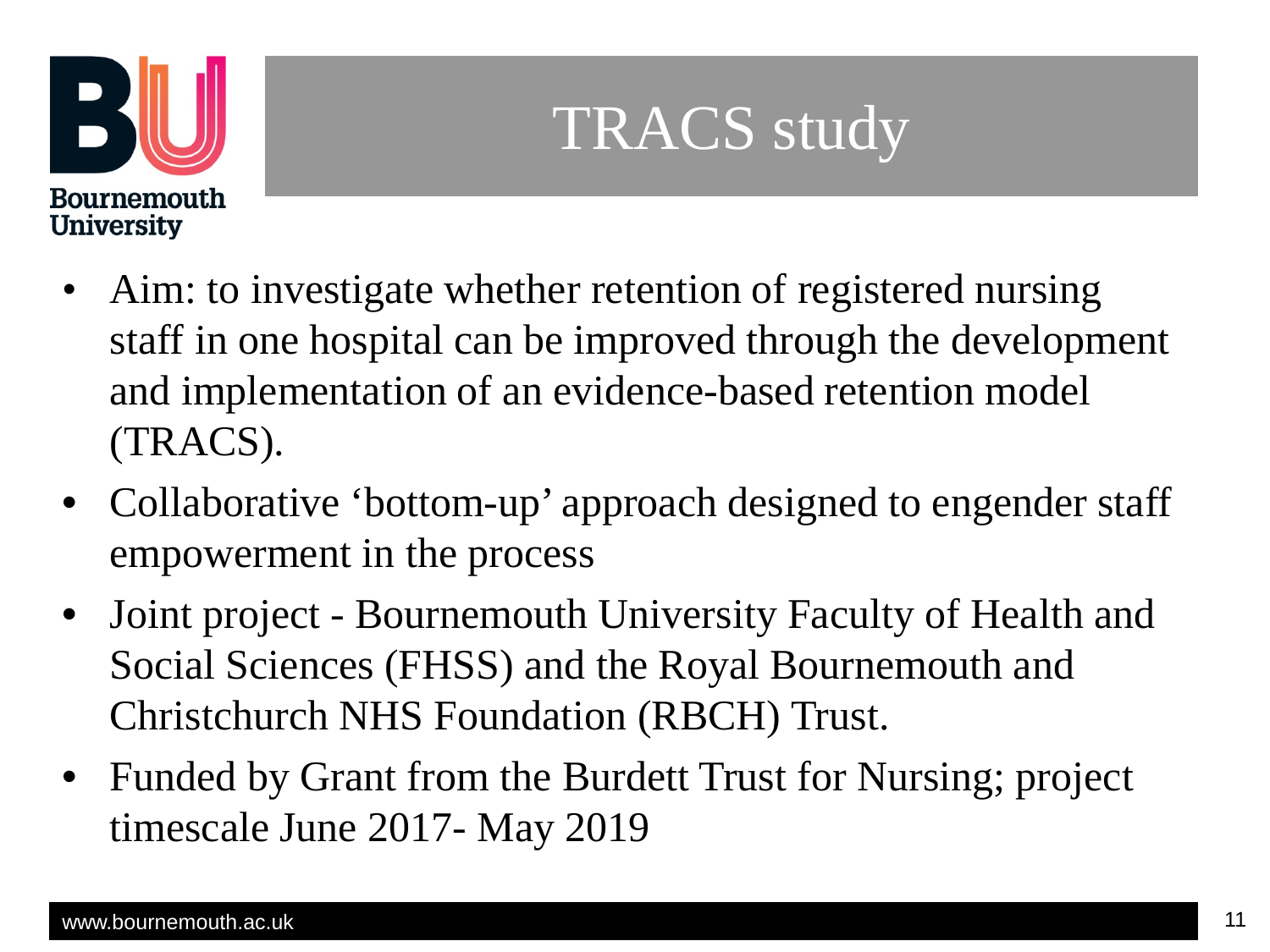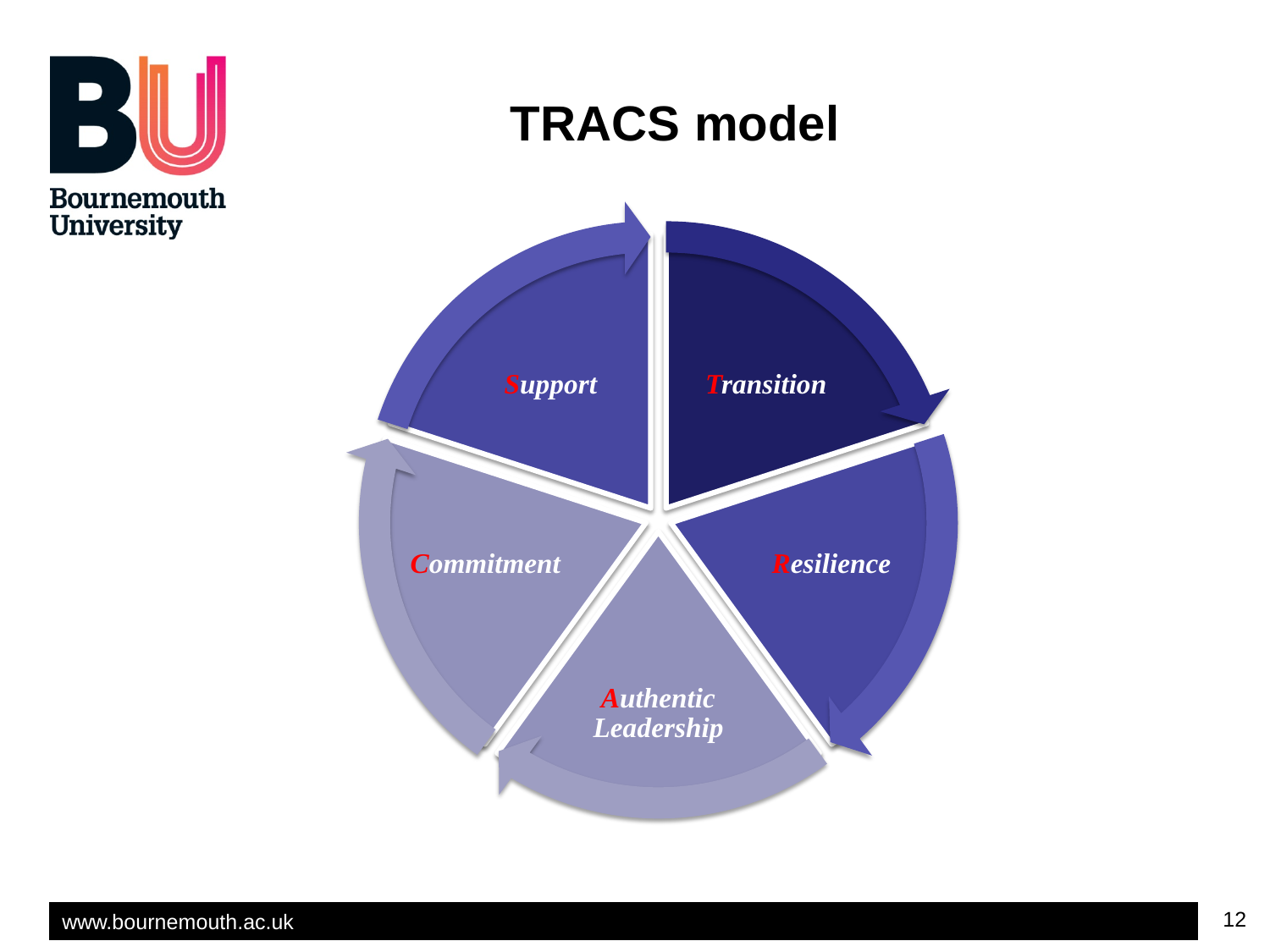

# Design: mixed methods

|                | <b>Phase 1</b> Collate baseline data (NHS staff survey)                                                                                                      | Aug-Sept 2017          |
|----------------|--------------------------------------------------------------------------------------------------------------------------------------------------------------|------------------------|
| <b>Phase 2</b> | Pre-intervention Survey of RNs from two<br>directorates using Maslach Inventory and<br><b>Practice Environment Scale Nursing</b><br>Worklife Index (PES-NWI) | Oct-Nov 2017           |
| <b>Phase 3</b> | Consultation exercise to inform<br>development of retention strategy                                                                                         | Dec'17-April'18        |
| <b>Phase 4</b> | Implementation of TRACS approach:<br><b>Older Person's Medicine (OPM)</b><br>directorate                                                                     | $May'18 -$<br>March'19 |
| <b>Phase 5</b> | Post intervention survey                                                                                                                                     | March-April'19         |
| <b>Phase 6</b> | Dissemination                                                                                                                                                | April-June'19          |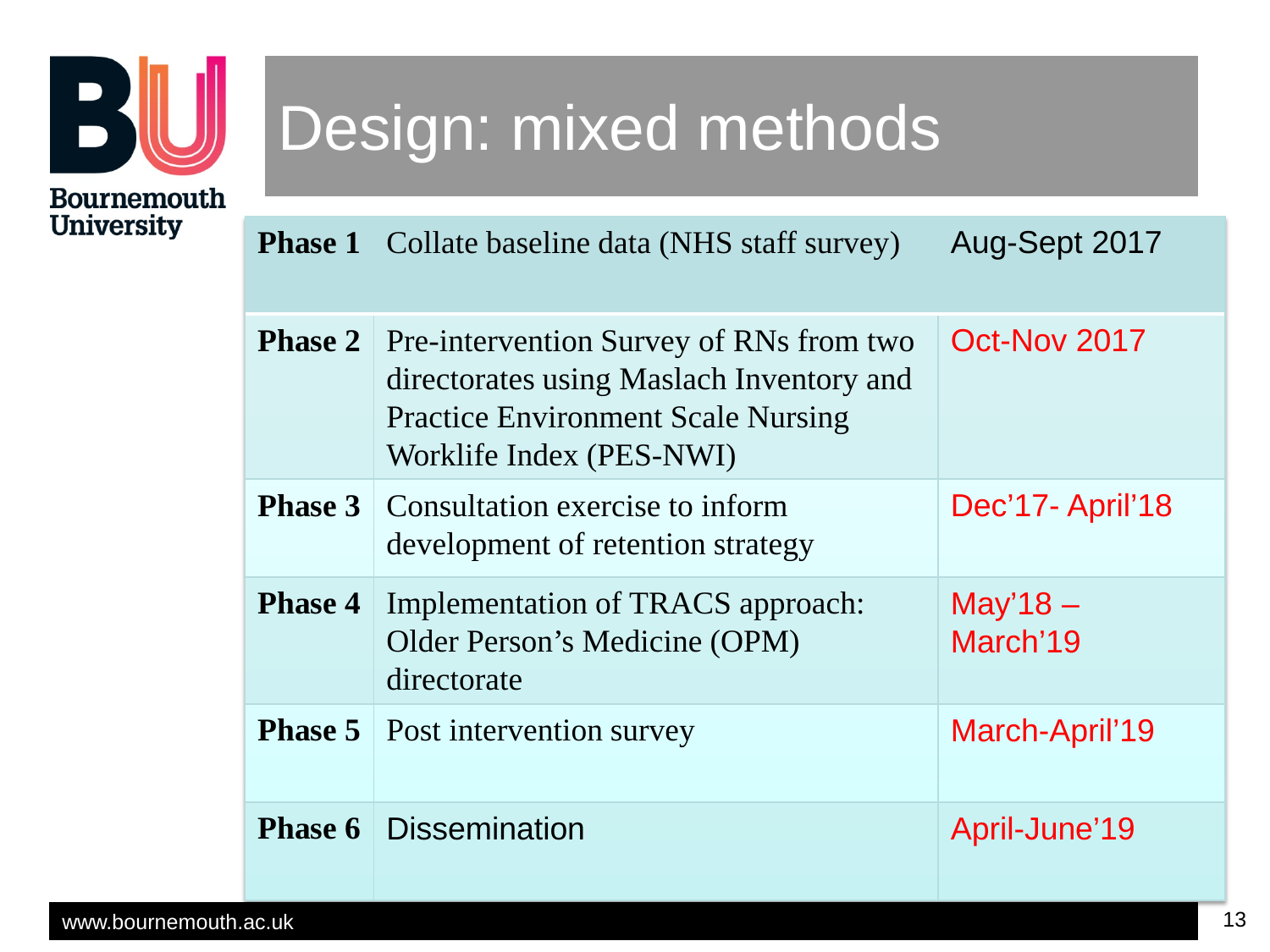

### Pre-intervention survey results

- Response rate was 39.5% from OPM (58 out of 147) and 48.8% from Surgical (64 out of 131).
- *PES-NWI* composite and 5 subscales scores were similar across both of the directorates, with OPM being slightly more positive which meant greater agreement with the survey.
- *PES-NWI* results showed nurses within OPM reported highest scores (positive impact on work life) that nurses think supportive managers, teamwork, and development through preceptorship are important. Reported lowest scores (negative impact on work life) was the lack of staff.
- The *Maslach* results showed that nurses within the OPM directorate felt a higher degree of burnout than those within the Surgical directorate.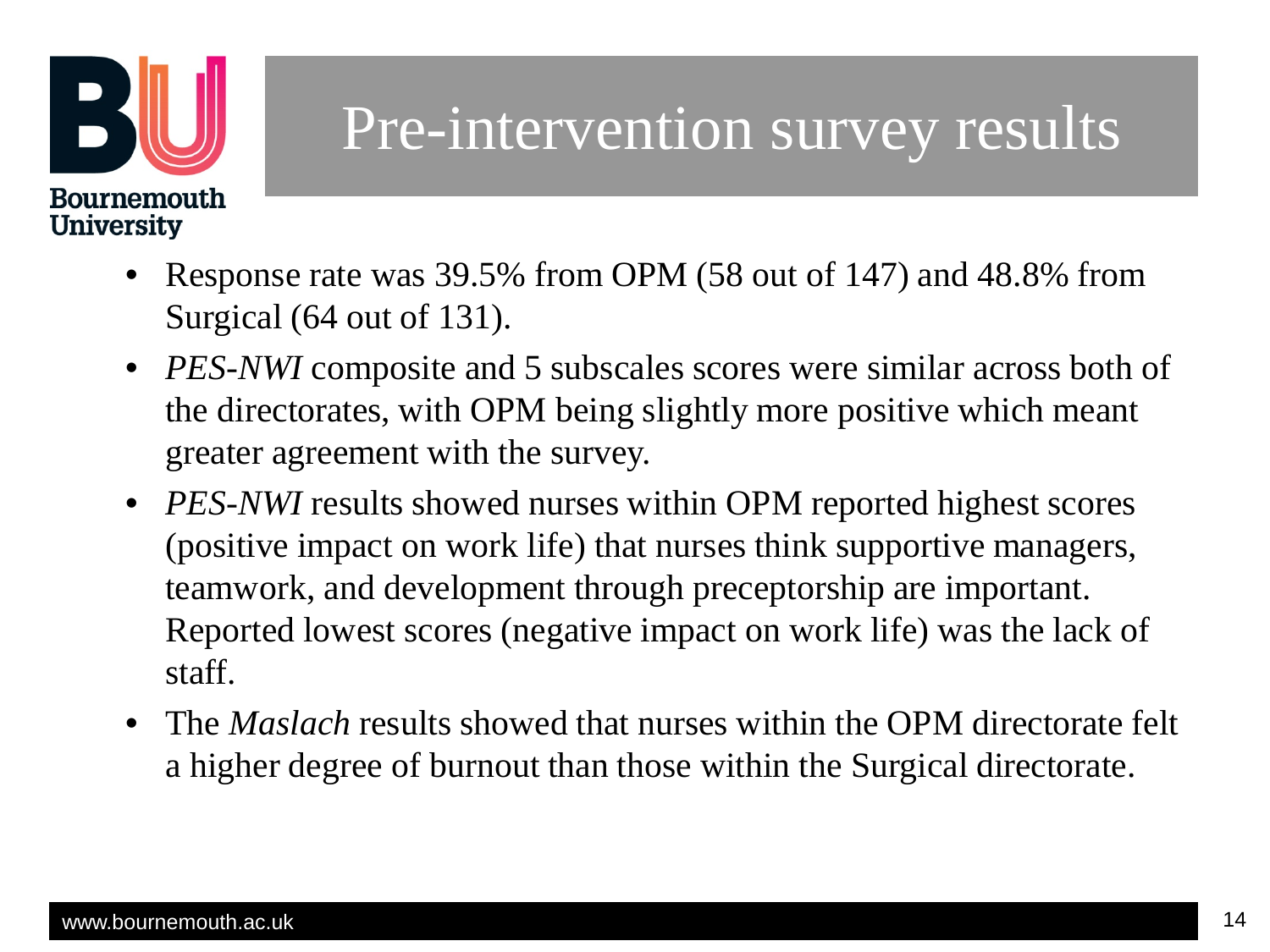

### Consultations

#### **Reasons for remaining in job**:



• Convenience, flexibility of work hours, feeling valued and rewarded.

#### **Retention aids**:

- Support of a good team and manager
- Feeling heard and appreciated for their hard work.
- Education and further career development resources and support to study.

#### **Factors negatively affecting intention to stay**:

- Poor progression opportunities eg 'Congestion' top of band 5 (junior staff nurse)
- Lack of support with career development and at transition points; appraisals
- Not appreciated for work
- Physical and mental exhaustion
- Culture of 'get the job done' task focused rather than person-centred
- Inflexible work scheduling
- Voice not heard top down decision-making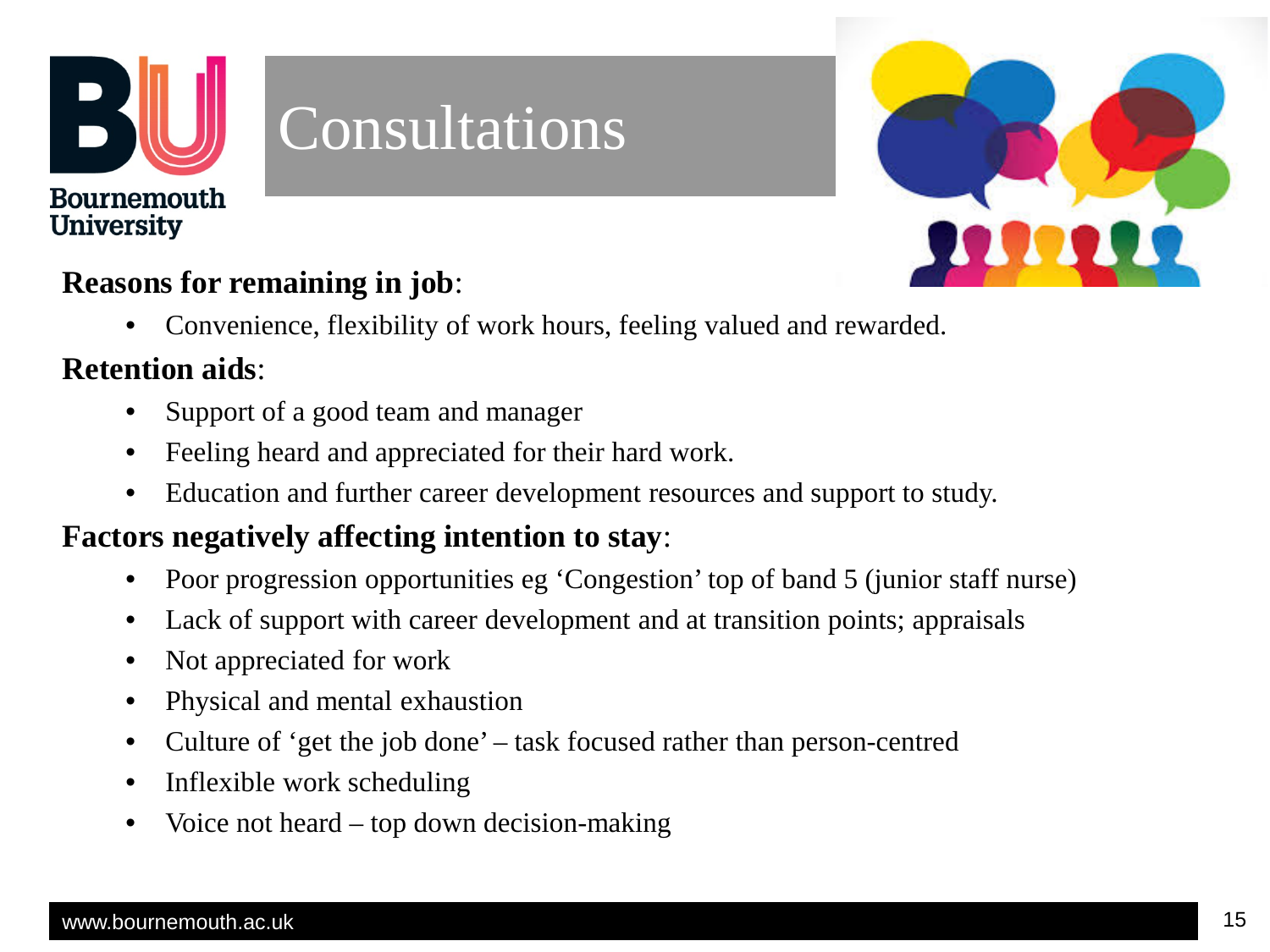

### Implementation of TRACS approach: supporting cultural change

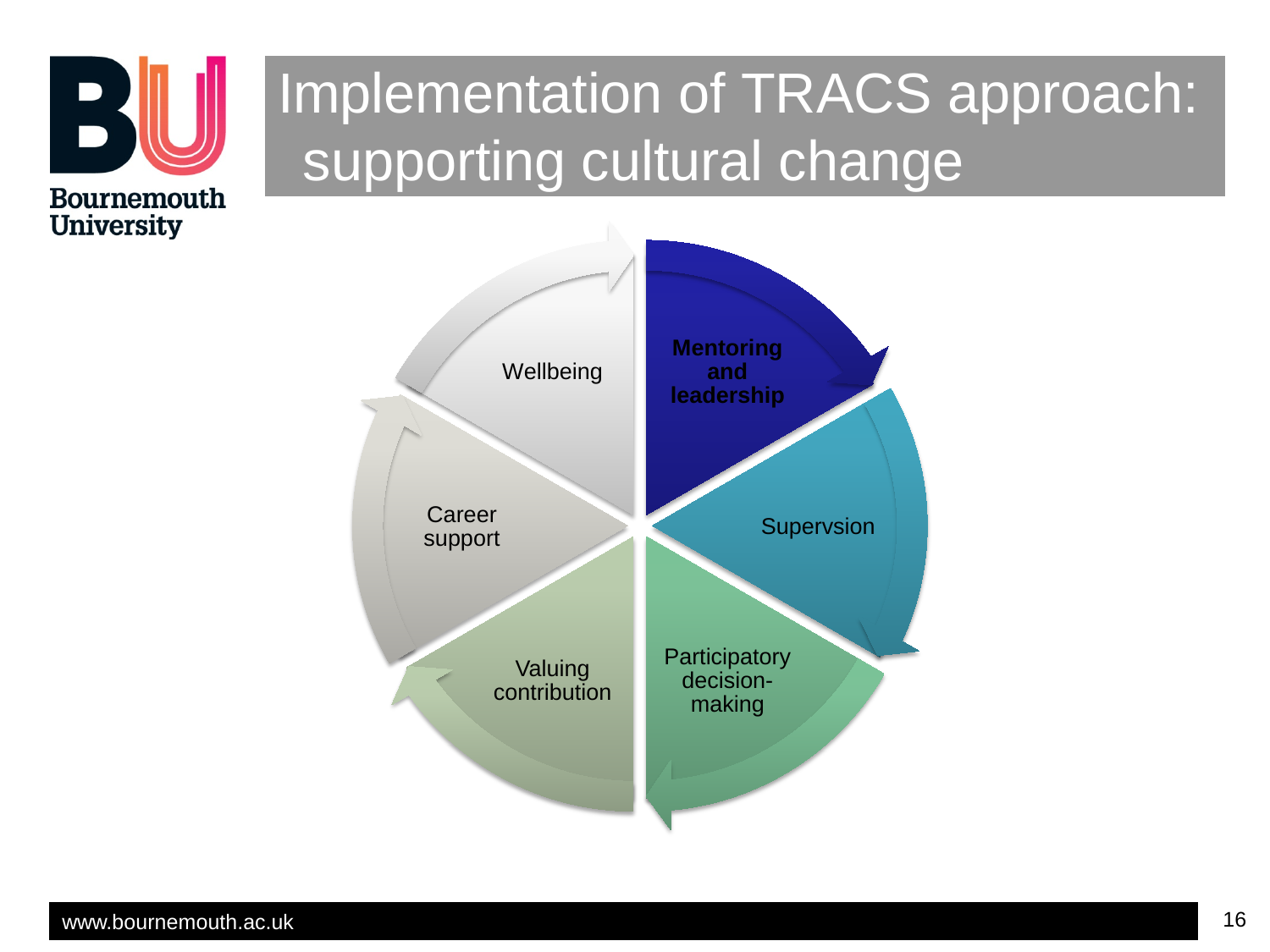

#### **Next steps**



#### **Phase 4:**

*Interactive web portal*: Add link when available -Piloted with senior nurse students -Implemented Trust-wide; promoted within OPM *Band 5 development programme Coaching following preceptorship Mindfulness app Action learning sets for nurse leads Retention champions Joint BU/RBCH Career and development clinics*

OPM qualitative data collection Finalise nurse retention strategy

Phase 5: post intervention survey Phase 6: dissemination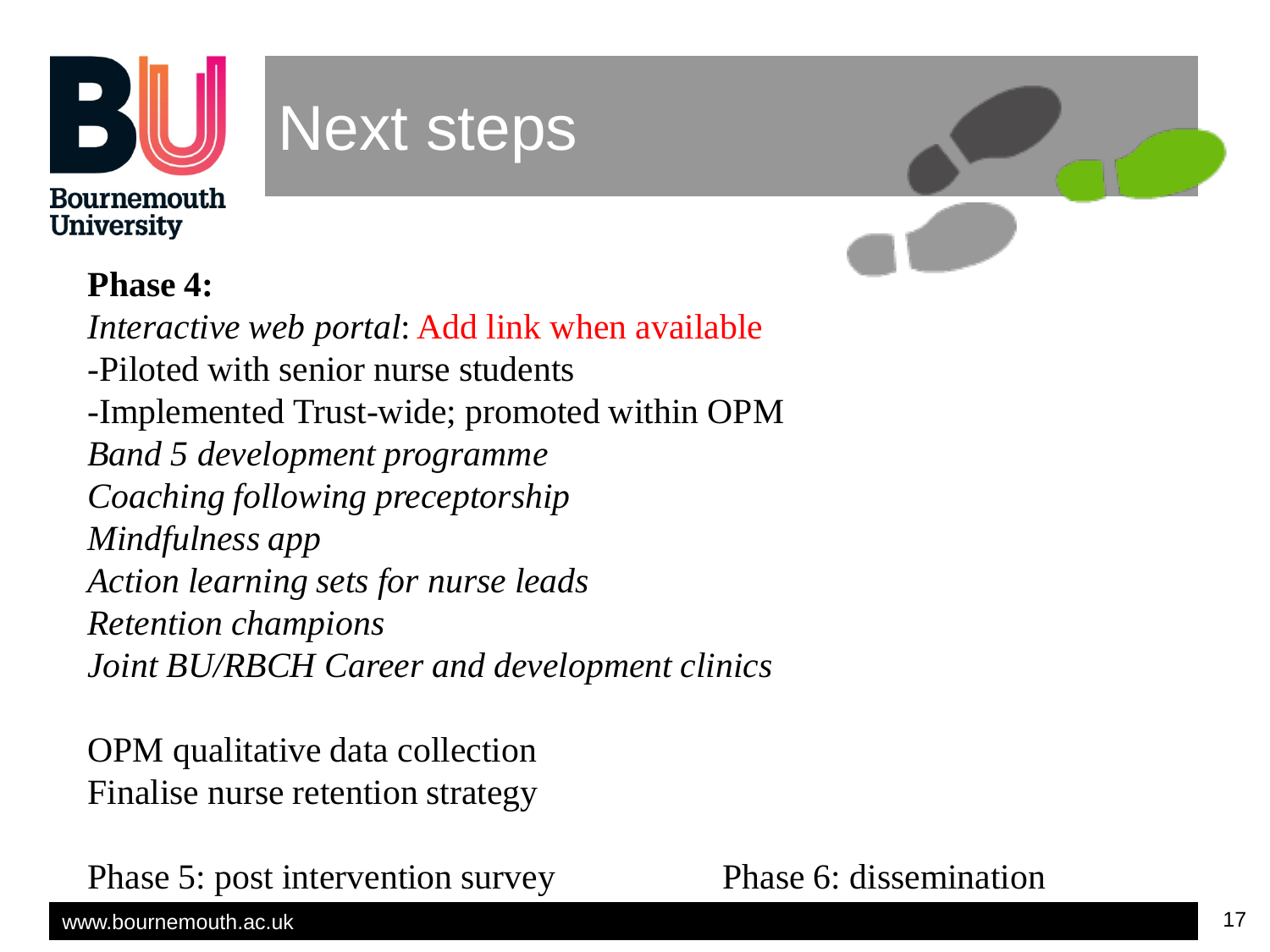

# **Transferability**

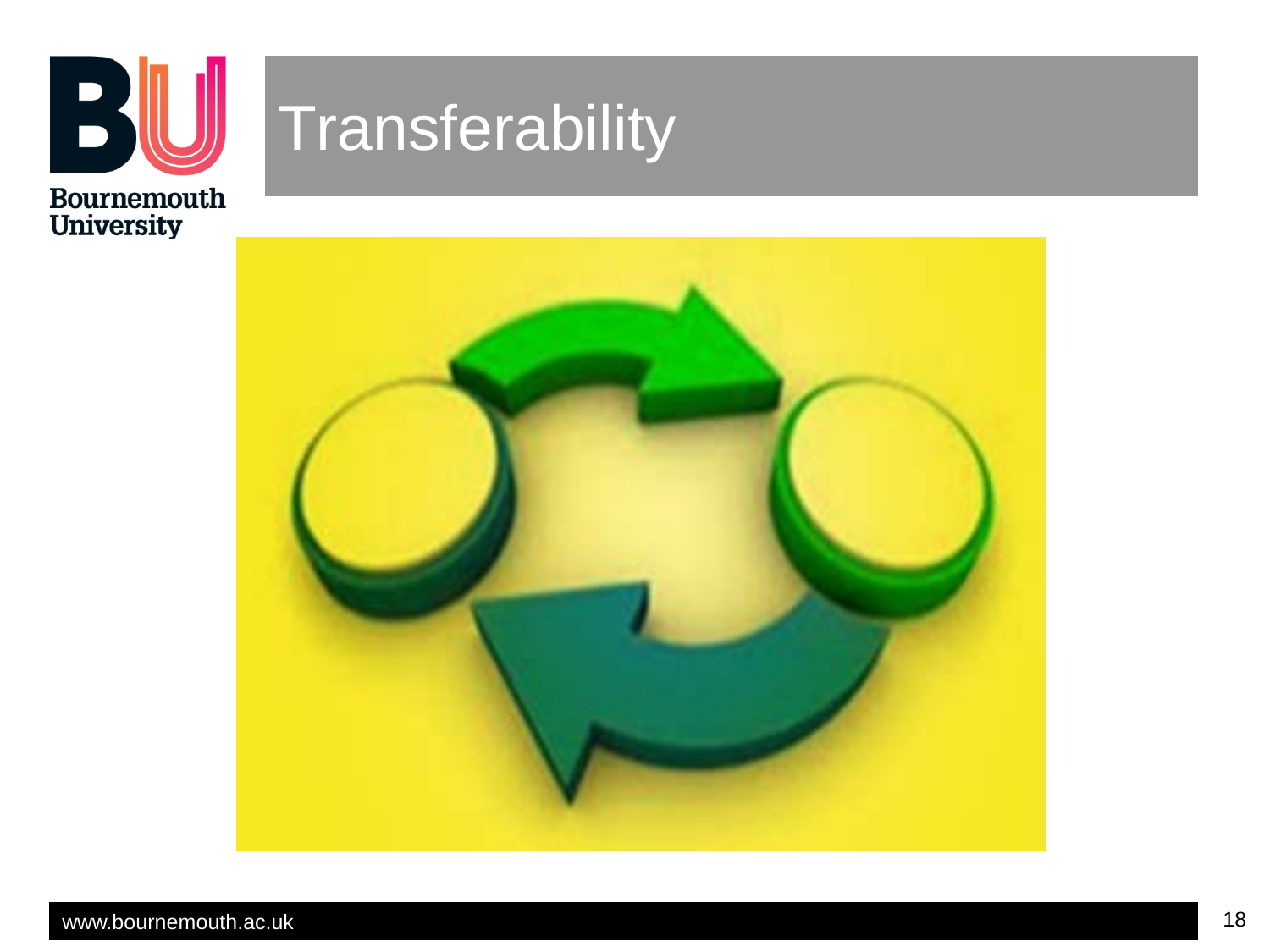

#### References

- Chenoweth et al. (2014) Attracting and retaining qualified nurses in aged and dementia care: outcomes from an Australian study. *Journal of Nursing Management* 22:234–247.
- Cummings et al. (2010) Leadership styles and outcome patterns for the nursing workforce and work environment: a systematic review. *International Journal of Nursing Studies* 47(3):363-385.
- HEE (Health Education England) 2014 *Growing Nursing Numbers. Literature Review on nurses leaving the NHS.* Available at: [https://www.hee.nhs.uk/sites/default/files/documents/Growing%20nursing%20numbers%20%E2%80%93%20Liter](https://www.hee.nhs.uk/sites/default/files/documents/Growing nursing numbers %E2%80%93 Literature Review.pdf) [ature%20Review.pdf](https://www.hee.nhs.uk/sites/default/files/documents/Growing nursing numbers %E2%80%93 Literature Review.pdf)
- Heinen et al. (2013) Study to determine factors associated with nurse retention in a cross sectional observational study in 10 Euro countries. *International Journal of Nursing Studies*
- Lake, E (2002) Development of the Practice Environment Scale of the Nursing Work Index. *Research in Nursing and health* 25 (3):176-188
- Maslach, C. and Jackson, S (1981) MBI Human Services Survey Available at: [http://www.mindgarden.com/117](http://www.mindgarden.com/117-maslach-burnout-inventory) [maslach-burnout-inventory](http://www.mindgarden.com/117-maslach-burnout-inventory)
- NMC (2017) The NMC Register. Available at: [https://www.nmc.org.uk/globalassets/sitedocuments/other](https://www.nmc.org.uk/globalassets/sitedocuments/other-publications/the-nmc-register-30-september-2017.pdf)[publications/the-nmc-register-30-september-2017.pdf](https://www.nmc.org.uk/globalassets/sitedocuments/other-publications/the-nmc-register-30-september-2017.pdf)
- RN4CAST. *Nurse Survey in England 2012.* National Nursing Research Uni[thttp://www.kcl.ac.uk/nursing/research/nnru/publications/reports/rn4cast-nurse-survey-report-27-6-12-final.pdf](http://www.kcl.ac.uk/nursing/research/nnru/publications/reports/rn4cast-nurse-survey-report-27-6-12-final.pdf)
- UCAS (2017) 2017 End of Cycle Report. Available at: [https://www.ucas.com/corporate/data-and-analysis/ucas](https://www.ucas.com/corporate/data-and-analysis/ucas-undergraduate-releases/ucas-undergraduate-analysis-reports/2017-end-cycle-report)[undergraduate-releases/ucas-undergraduate-analysis-reports/2017-end-cycle-report](https://www.ucas.com/corporate/data-and-analysis/ucas-undergraduate-releases/ucas-undergraduate-analysis-reports/2017-end-cycle-report)